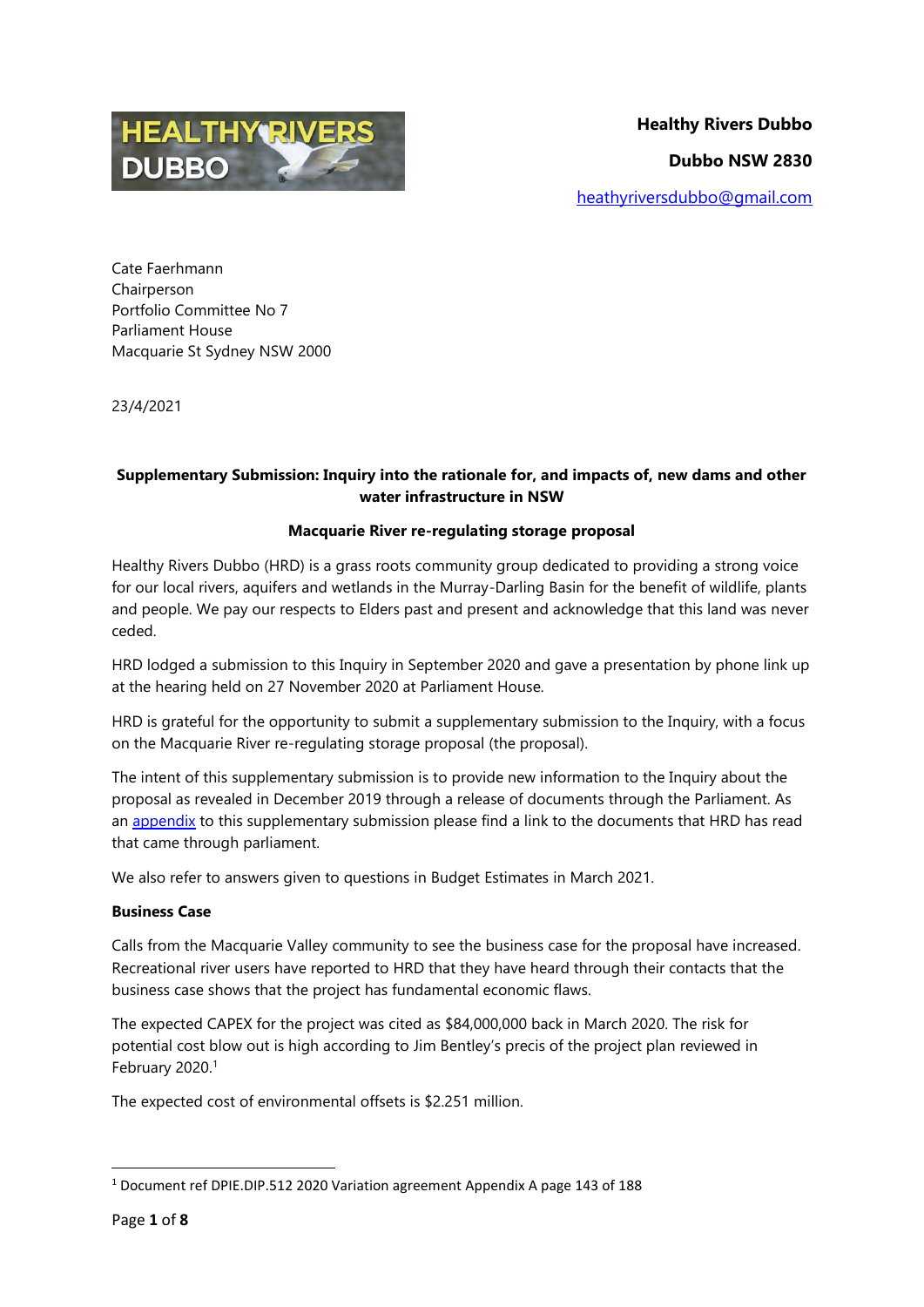For a public investment of \$86,251,000 before cost blowouts, this proposal will only benefit the cotton industry, as confirmed in DPIE Water's funding proposal to Snowy Hydro Legacy Fund (SHLF):

"…in particular it is intended to improve reliability for general security licence holders. The weir is also intended to improve delivery efficiency to water users downstream of Gin Gin Weir and reduce transmission losses when transferring and delivering water through the system.

Agriculture is a significant contributor to economic activity in the Macquarie-Castlereagh region and the biggest user of water. The largest agricultural use of water in the valley is for irrigated cotton production downstream of Dubbo. This industry is underpinned by water and many of these users hold general security water licences. The investigation of a re-regulating weir will help determine whether the infrastructure will improve the reliability of water for these users in the context of a more variable future climate."<sup>2</sup>

Of the 23,000 jobs and \$7 billion in annual economic activity in the Dubbo Regional local government area, most jobs and revenue production are in Health Care and Social Assistance, followed by Retail Trade then Education and Training.

Jobs in neighbouring cotton towns have reduced dramatically in recent decades as (often public) investments in streamlining technologies are saving cotton growing corporations in wage overheads.

| Year | <b>Cotton growing jobs in the MDB</b> |
|------|---------------------------------------|
| 2001 | 2,950                                 |
| 2006 | 1,700                                 |
| 2011 | 1,520                                 |
| 2016 | 1,007                                 |

Employment figures in cotton growing in the MDB from the 2016 census (Appendix 3 Page 50):

Under current water planning rules this proposal prioritises irrigation at the expense of town water supply, high security licenses, stock & domestic licenses, basic rights, native title rights and planned environmental water.

The State significant infrastructure development application for the proposal should be cancelled, as the proposal is only for the benefit of the cotton industry.

WaterNSW, as a state corporation, has a conflict of interest in advocating for additional water to sell to their general security customer base.

HRD considers it is not in the best interest of the NSW community for over \$86 million in public money to be spent on a proposal that is a subsidy to the cotton industry, would cause significant impact on several matters of national environmental significance and would be in contradiction of the priorities of use in the Water Management Act 2000.

Third Party Impacts

<sup>2</sup> Document ref DP1E.D1P.507 SNOWY HYDRO LEGACY FUND PROJECT PROPOSAL Appendix A page 126 of 188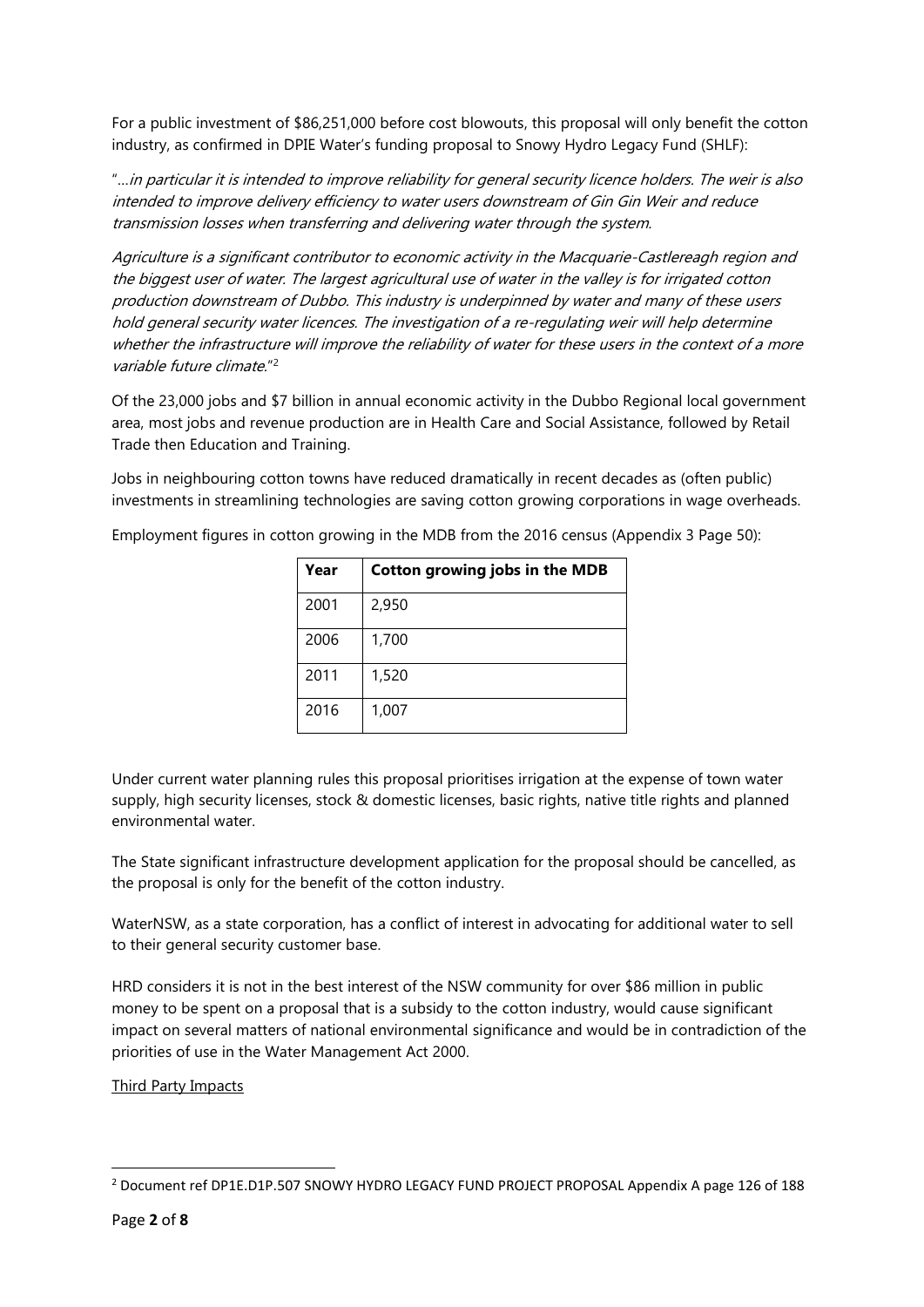In respect to the impacts that the proposal would have on the river and the volumes of water downstream, there are many industries in the Valley that would be impacted by the proposal. HRD considers it appropriate for the community to know if they have been assessed in the business case.

There would be less water available for unregulated irrigation downstream, NSW Water Minister Pavey was asked to comment about that in Budget Estimates on Monday 25 March 2021 and her answer was:

"WaterNSW in consultation with DPIE Water is continuing hydrological assessments of the flow changes and access in the lower parts of the Macquarie system. Assessments to date have determined that for all climate scenarios there will be minimal change to the flow regime as a result of the reregulating storage. WaterNSW has committed to stakeholders in the lower Macquarie that consultation will continue to present the findings of assessments, including potential impacts, and work with stakeholders to identify how any changes can be mitigated or addressed."

This confirms that there will be an impact.

When also asked about the impact the proposal would have on supplementary flow access rules at Marebone weir and water availability at Warren town weir, the Minister replied there would be no impact. HRD wonders how that could be the case when there will be an impact on unregulated irrigation.

Documents presented to stakeholders and posted on twitter show a significant modelled reduction of low to small flushes and flows of up to 6.2% at Marebone.<sup>3</sup>

Recreation and tourism are important economies in the Macquarie Valley.

The Macquarie River is a popular destination for recreational fishers chasing Murray Cod and other iconic native species.

The Macquarie hosts several large multi-day kayaking events a year, bringing hundreds of people and their wallets from around NSW and beyond.

The famous Ramsar listed Macquarie Marshes attract bird watchers and caravaners from everywhere.

The expected environmental impact of the project will devastate the recreational and tourism industries mentioned above:

In 2010 the Australian Government issued a formal notification of a likely "change of ecological character of the Macquarie Marshes Ramsar site" to the Ramsar Secretariat.

The conditions of the Macquarie Marshes Ramsar site remains poor because of the ongoing effects of regulation. This project will exacerbate ongoing decline in all of the elements outlined in the 2010 notification to Ramsar.

The project will impact the habitat of Eel-tailed Catfish, Olive Perchlet, and Southern Purple Spotted Gudgeon, listed as threatened and endangered under the NSW Fisheries Management Act.

As per the projects' EPBC referral, the project will have the following significant impact on the critically endangered Silver Perch, endangered Trout Cod and vulnerable Murray Cod under the EPBC Act:

<sup>3</sup> <https://twitter.com/FullCostRecover/status/1286279477811507205>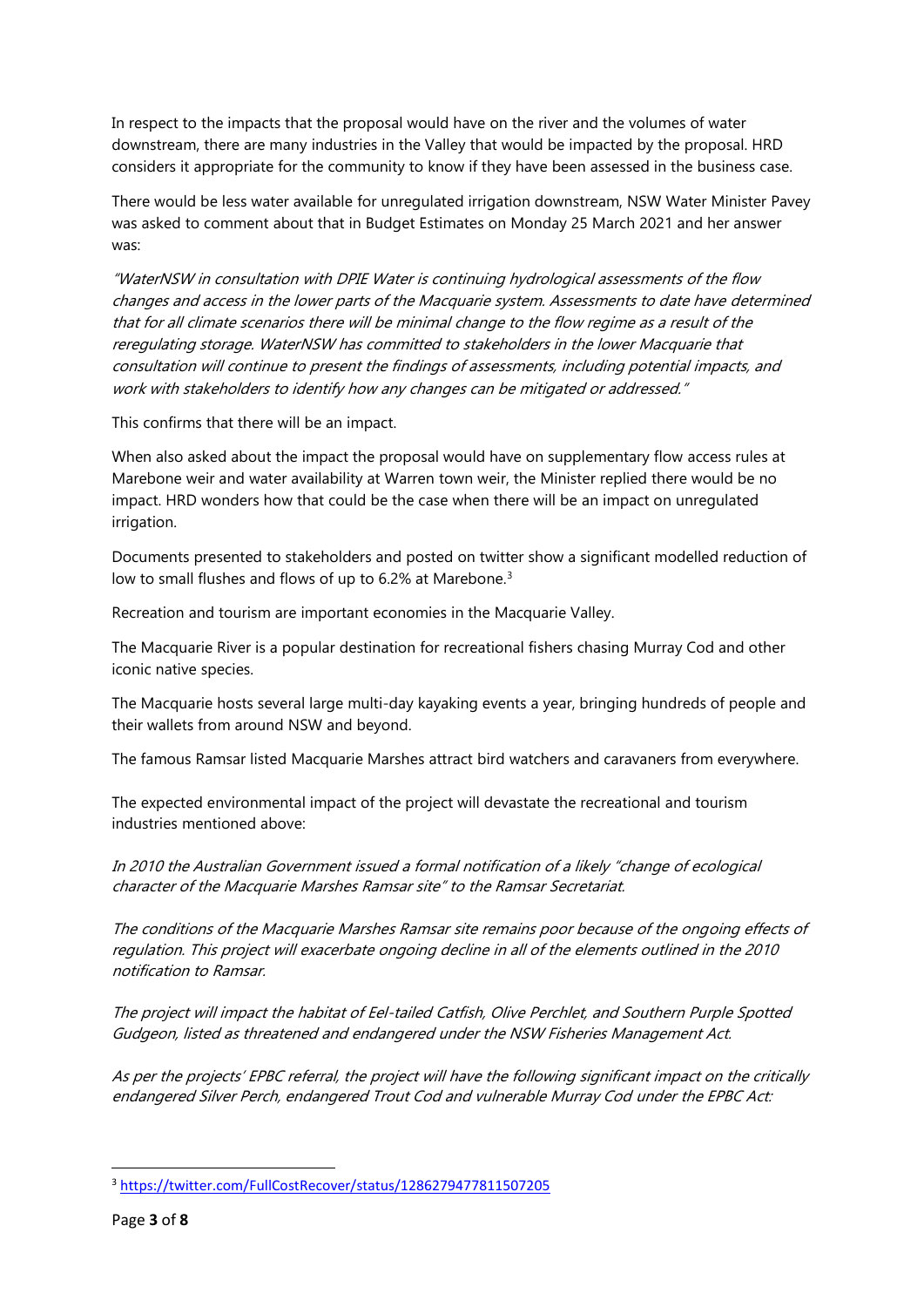- Loss of freshwater habitat types such as riffle zones due to inundation, and changes to flow regimes and water quality.
- Impacts to aquatic habitats and riparian vegetation from the regular variability of water levels within the storage and the associated effects on river bank stability.
- Loss or decrease of available recruitment area, due to changes in available habitat.
- Likely impacts to the structural elements that make up established habitat (of vulnerable Murray Cod) in the existing Gin Gin Weir pool, including potential spawning sites.
- The new operational regimes may impact larval recruitment and the movement of fish in the locality.
- Greater variability in the pool levels and altered fish passage opportunities at the location.
- Alterations to important fish habitat in this locality and the potential operation effects on habitat and spawning for Trout Cod and Murray Cod may give rise to potentially significant impacts to these species. 4

The significant environmental impacts of this proposal on internationally recognised wetlands, migratory birds, endangered and vulnerable native fish cannot be offset. The estimate seen in documents of \$2,251,000 in environmental offsets is woefully inadequate.

The impacts of the proposal on unregulated irrigation, tourism and recreational industries must be adequately assessed in the business case and made available to the public ASAP.

### Cost Benefit Ratio

WaterNSW and the NSW Government claim the proposal will only capture 'rain cancelled' irrigation orders and re-regulate them for later release.

If that were to be the case, the proposal would increase the long term annual average general security availability by about 14,500 ML a year, according to a WaterNSW project manager talking at a small public gathering at Gin Gin on 7/9/2020.

This is a relatively small volume when compared to the volumes typically extracted in a year by general security customers in the regulated Macquarie River source. In the two years to 30/6/2019, 450,000 ML was extracted by general security irrigation customers.

The irrigation industry in the Macquarie is just about to be gifted 62,791 ML per year of brand new property rights in the form of floodplain harvesting licences. This coming after them having decades of free access to as much floodwater as they could take. Recent flows during the March rains in the Macquarie saw up to 12,000 ML taken from supplementary access and floodplain harvesting, during a time when the practice of floodplain harvesting is illegal following the disallowance of the government's floodplain harvesting regulation.

WaterNSW and the NSW Government continue to claim that the proposed dam would not catch tributary inflows from the Bell, Little and Talbragar Rivers that enter the river below Burrendong dam, however that claim has not been put in writing anywhere that HRD has seen. In fact the Scoping Report states on page 16 that *useful tributary contributory inflows* will be a part of the operations.<sup>5</sup>

<sup>4</sup> <https://www.parliament.nsw.gov.au/lcdocs/submissions/69175/0070%20Healthy%20Rivers%20Dubbo.pdf>

<sup>5</sup> [Macquarie River re-regulating storage scoping report](https://majorprojects.planningportal.nsw.gov.au/prweb/PRRestService/mp/01/getContent?AttachRef=PDA-1315%2120200303T024253.055%20GMT)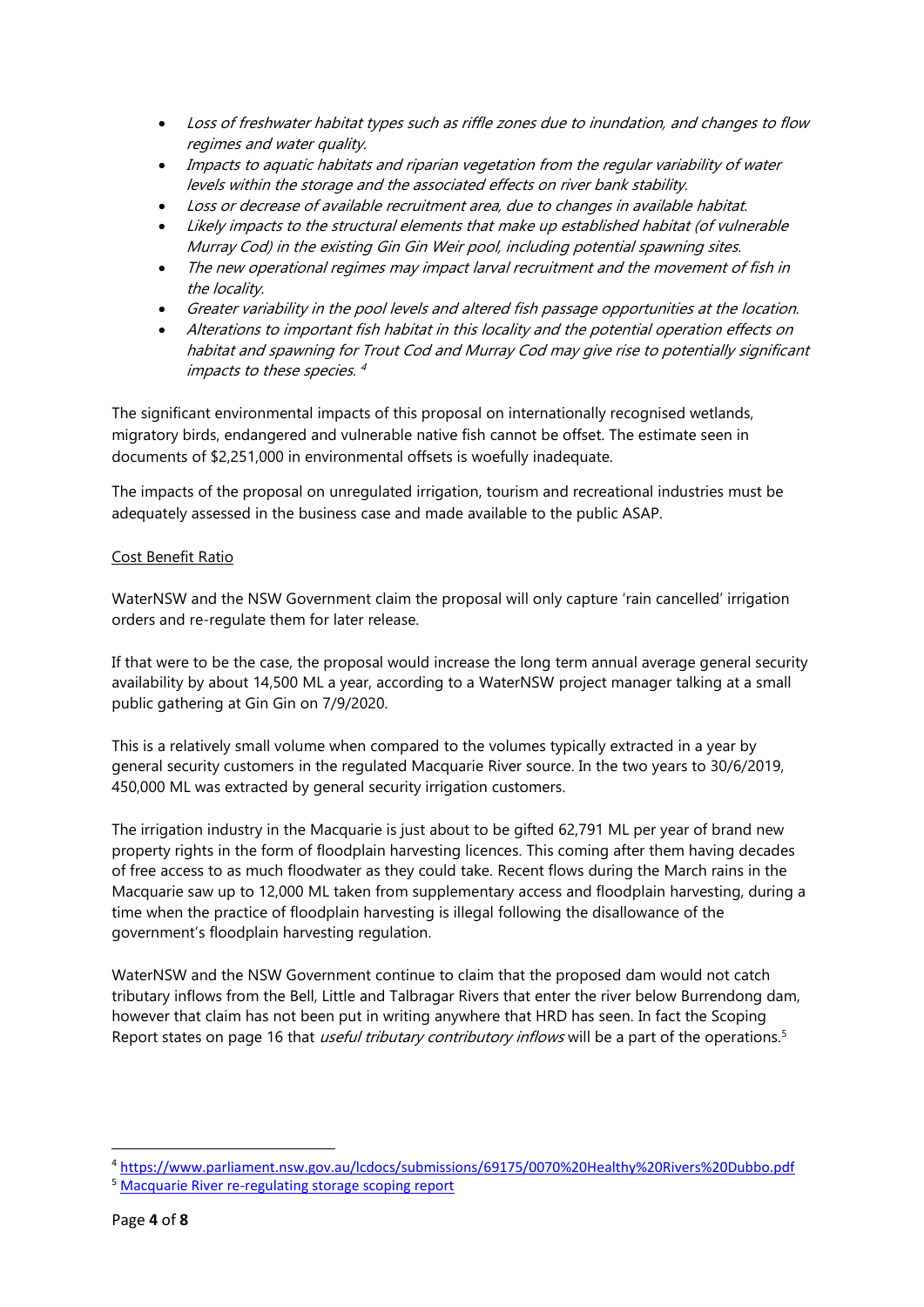This proposal would commit over \$86 million before blowouts on a dam that would only benefit the cotton industry. The proposal would deliver an extra 14,500 ML on average to the industry when they can comfortably use 250,000 ML or more in a single year.

The cost benefit ratio of the proposal based on those numbers must be very low. The public doubts the claims made by WaterNSW and DPIE Water that the dam will not catch tributary flows – it doesn't make any sense otherwise.

The business case for the proposal must be released before cabinet gets a chance to approve the proposal.

### **Environmental Impact Statement (EIS)**

HRD understands that the business case is complete 'up to a point', as told to us by the WaterNSW project manager. Further, we understand WaterNSW want to complete the EIS so the cost of environmental offsets can be included in the business case before it goes to Cabinet for a funding decision.

Information gained through Parliamentary papers released in December 2020:

On 2/10/2020 DPIE Water emailed the SHLF team to ask:

"The Minister has approved fast-tracking the EIS investigations and approvals for the macquarie re-reg weir to occur concurrently with business case development. This means that the project will need an additional \$2.3m. Will Snowy Hydro be able to provide this funding?"

On 7/10/2020 the reply came:

"Unfortunately the DPO and Gary do not support this funding request. The SHLF will not be able to provide funding for the EIS and DPIE Water will need to seek funding elsewhere."

To date WaterNSW have not been able to secure funding for the EIS, confirming to HRD's Convenor on a phone call on 22/4/2021 that they are having difficulty getting funding of the EIS.

## **Assessment of the project plan (early 2020)**

In a NSW Government document (ref BN20/98) attached to a letter signed by Jim Bentley and addressed to Mr Ronan Magaharan (Executive Manager Assets WaterNSW), the Macquarie mid system re-regulating storage and Lake Rowlands to Carcoar pipeline in the Lachlan region are discussed:

"DPIE Water Group and Regional NSW Division of the Regions, Industry, Agriculture and Resources Group (RIAR) have identified significant deficiencies with the project plans provided by WaterNSW for both projects as required under the funding deeds."

The Regional Water Strategy (RWS) Division recommended that the invoice for Milestone 2, which consisted of 3,712,000 for the Macquarie proposal not be funded as the as the project plan deliverables were not adequate.

It was recommended that WaterNSW amend the project plan to meet the requirements of Schedule A of the funding deed.

Deputy Secretary Bentley notes that the project plan does not meet the requirements of the funding deeds to demonstrate value for money and prudent use of public funds.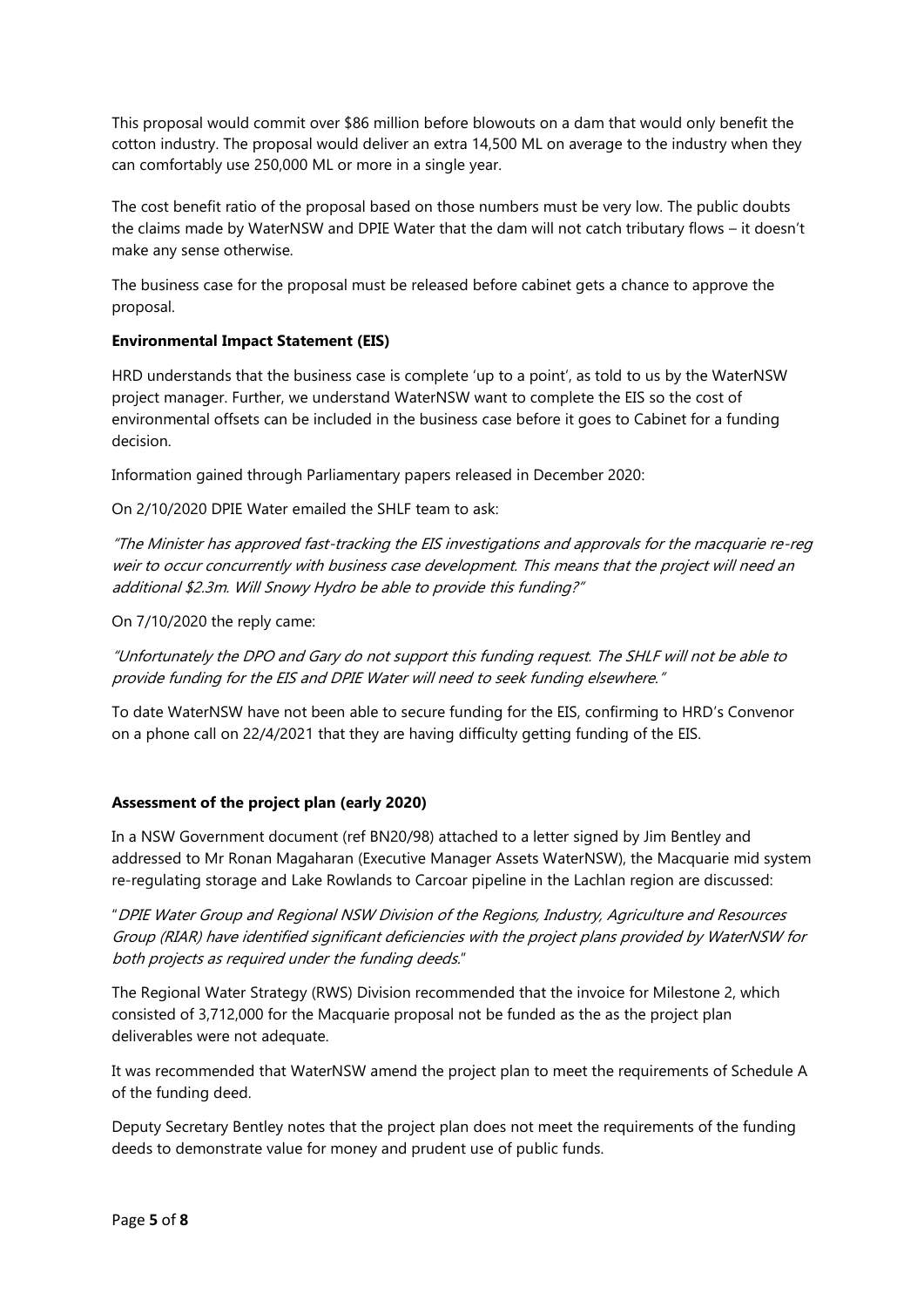The Snowy Hydro Legacy Fund Steering Committee was requested to approve allocation of the remaining required funding in March 2019, but did not approve this allocation. Both Treasury and Infrastructure NSW committee members were not satisfied with the budget and/or governance arrangements for the projects.

Regional NSW Group separately proposed the projects in a SHLF ERC submission as part of the 2019- 20 Budget process. Treasury did not support the projects proceeding to ERC consideration.

DPIE Water state the documents they reviewed had a list of issues that need to be dealt with, that include this list of missing elements:

- review and clearly articulate the scope, objectives and outcomes of the two business cases including alignment with the Macquarie and Lachlan Regional Water Strategies (RWS)
- incorporate climate and hydrological modelling undertaken for the Macquarie and Lachlan Regional Water Strategies Into preparation of the business cases, and reflect the agreed approach in the project plans
- include key project delivery elements decision points, process for resolving policy and planning matters, communications and timing that will Inform Government's future Investment decisions on progressing the construction of the two projects
- provide a detailed cost schedule for each project that aligns with the key project delivery elements; expected budget draw down based on milestones and decision points (Including hold and don't proceed points) and justification for each cost element
- set out the governance arrangements including the roles and responsibilities of the working group (agreed by the RWSs Senior Officers Group), project oversight by the RWSs Executive Committee and reporting to DPIE under the funding deed,
- articulate how the business case development aligns with Infrastructure NSW's Gateway Assurance Process
- provide stakeholder engagement and risk management plans that are consistent with the development of the Macquarie and Lachlan Regional Water Strategies

 revise risk management plans to Include project specific risks and mitigation strategies The risks to the proposal if the above was not revised included:

- delays In the delivery of the final business cases for both projects
- misalignment between the development of the business cases, the Macquarie and Lachlan RWS and other relevant projects such as Investigations Into the augmentation of Lake Rowlands Dam
- misalignment between the modelling used for the business cases and RWSs which may lead to delays in the Infrastructure NSW Assurance process
- scope creep and additional costs for Government due to incorrectly scoped or inadequately developed project plans
- confusion about which regional stakeholders will be consulted as part of the two business cases and the Macquarie and Lachlan regional water strategies
- inefficient use of resources (e.g. modelling and stakeholder consultation) between WaterNSW and DPIE Water
- future risks and liabilities for Government due to inadequate risk management and governance arrangements
- limited oversight over high value projects that are publically funded

# **Recommend that the funding deeds are varied to enable more effective governance of the projects**

Based on the issues outlined above, it is recommended that the two WaterNSW invoices - \$3,712 million (incl GST) for the Macquarie and \$2,887 million (incl. GST) for the Lachlan - are not accepted at this stage. Instead, it is recommended that the Deputy Secretary - Water write to WaterNSW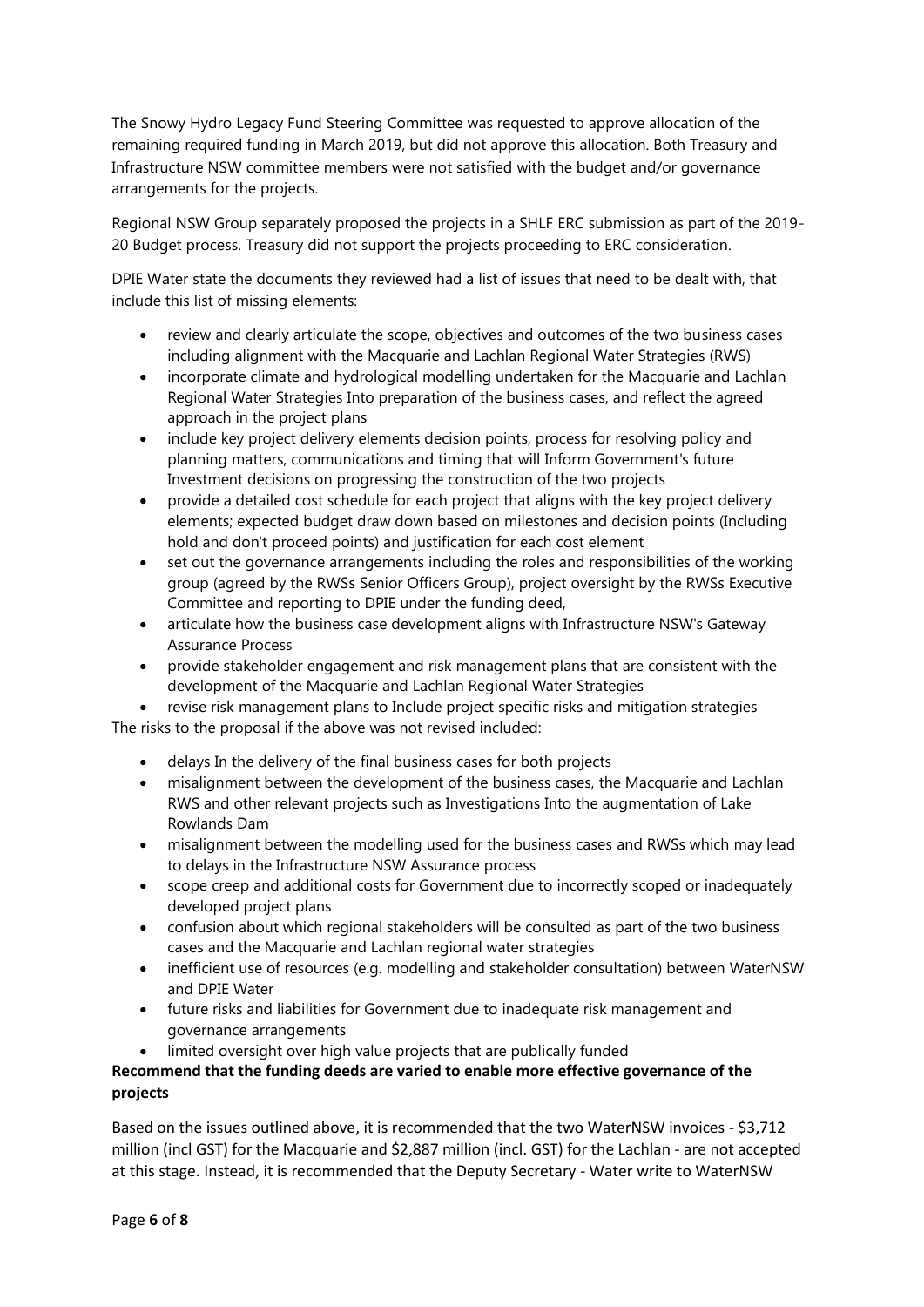requesting amendments to the project plans in order to meet the requirements of Schedule A of the funding deeds (draft letter at Attachment E).

Further, on the basis of more detailed budget information provided in the revised plans, it is recommended that DPIE Water seek to amend the payment schedule and milestones in the funding deeds. Changes to the details of the milestones and payment schedule will need to be agreed with WaterNSW and documented by a written variation to the funding deeds. Clause 20.6 provides that such a variation may be agreed in writing via an exchange of emails that confirm the agreed variation.

This will allow for more effective governance and management of costs for the projects, and more effective budget management within DPIE given that the Snowy Hydro Legacy Fund Steering Committee has not supported funding the full costs of the projects given concerns about the costing provided and governance arrangements. The Department now needs to allocate the funding from another source.

The options for funding the continuation of the proposal were:

- find the money within the Water Group by reprioritising funding
- issue a Ministerial Direction to WaterNSW and continue the work financed through a mix of the existing grant and debt funding the balance (recommended by Regional NSW)
- not completing the EIS before the business case is finalised

WaterNSW requested the Department's consent for a media release, but were denied due to issues with the project plan.

#### **Funding History Timeline**

The SHLF is providing funding for Final Business Case (FBC) only.

"Project funding from SHLF unlikely as funds have been diverted to Dams prioritisation. Other funding sources should be investigated such as the National Water Infrastructure Development Fund. Est CAPEX \$84M"

On 22/5/2019 Treasury approved \$1.2m for proposal as a part of \$6,350,000 for funding several business cases from the SHLF.

Extra funding requirements were identified by WaterNSW after DPIE Water had made submission for funding, and a shortfall for the Macquarie proposal was identified.

A previous request made 13/2/2019 for the SHLF to fund the shortfall was rejected.

Total contract value 4,500,000

SHLF allocation 1,200,000

Total shortfall 3,300,000

In February 2020 DPIE Water advised WaterNSW that 3,712,000 Milestone 2 payment would not be funded as the as the project plan deliverables were not adequate. Both Treasury and Infrastructure